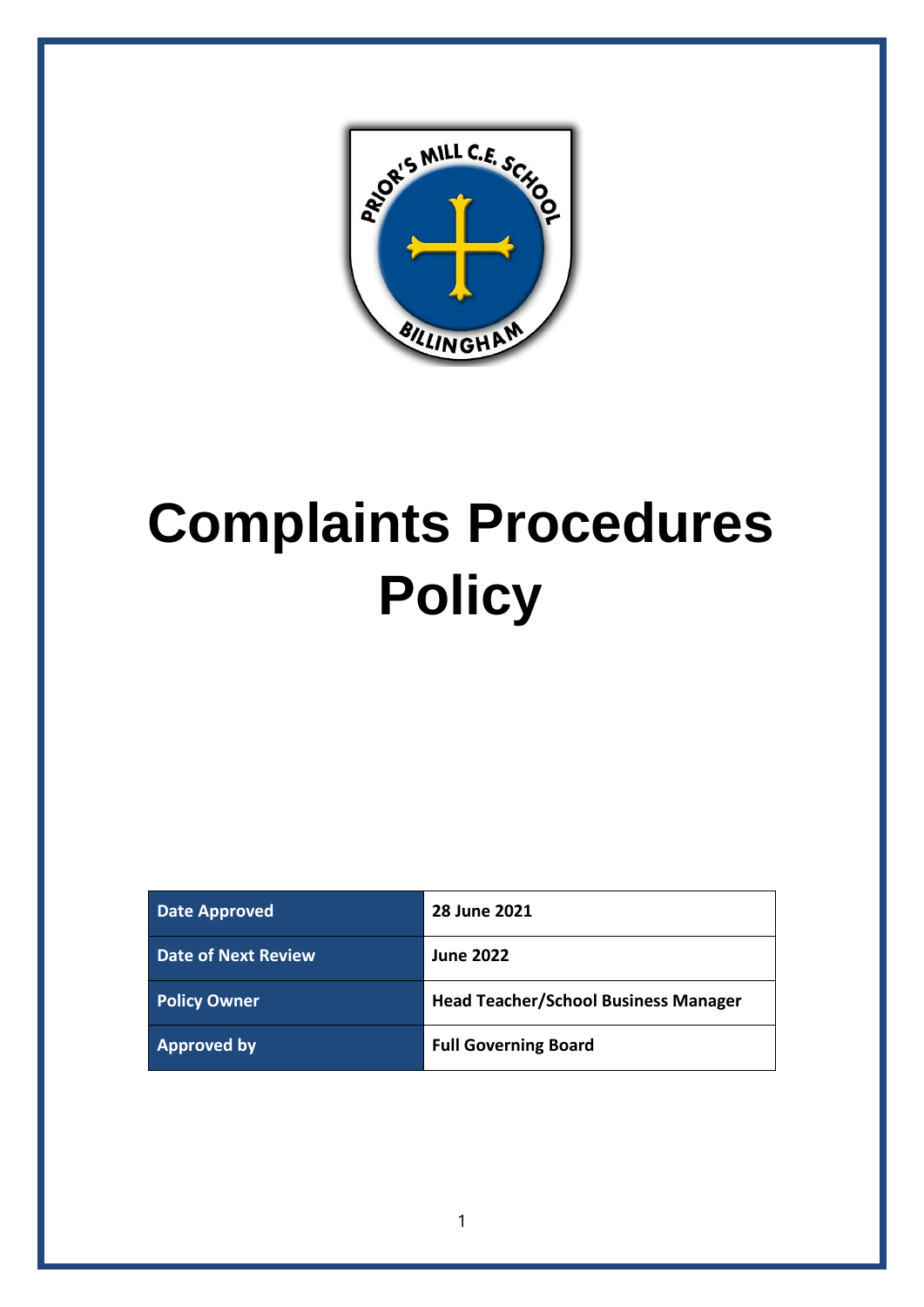# **Contents**

# **Statement of Intent**

- 1. [Legal framework](#page-3-0)
- 2. [Roles and responsibilities](#page-14-0)
- 3. Who can make a complaint?
- 4. Difference between a concern and a complaint
- 5. How to raise a concern or make a complaint
- 6. Anonymous complaints
- 7. Timescales
- 8. Complaints received outside term time
- 9. Scope of this complaints procedure
- 10. Resolving complaints
- 11. Withdrawal of a complaint
- 12. Complaints procedure stage 1
- 13. Complaints procedure stage 2
- 14. Next steps
- 15. Managing unreasonable complaints
- 16. [Monitoring and review](#page-14-0)

# **Appendices**

- A. [Complaints Procedure Form](#page-15-0)
- B. [Example Letter to Complaints for a Stage Two Complaint](#page-16-0)
- C. [Example Letter for Complaints Against the Headteacher](#page-17-0)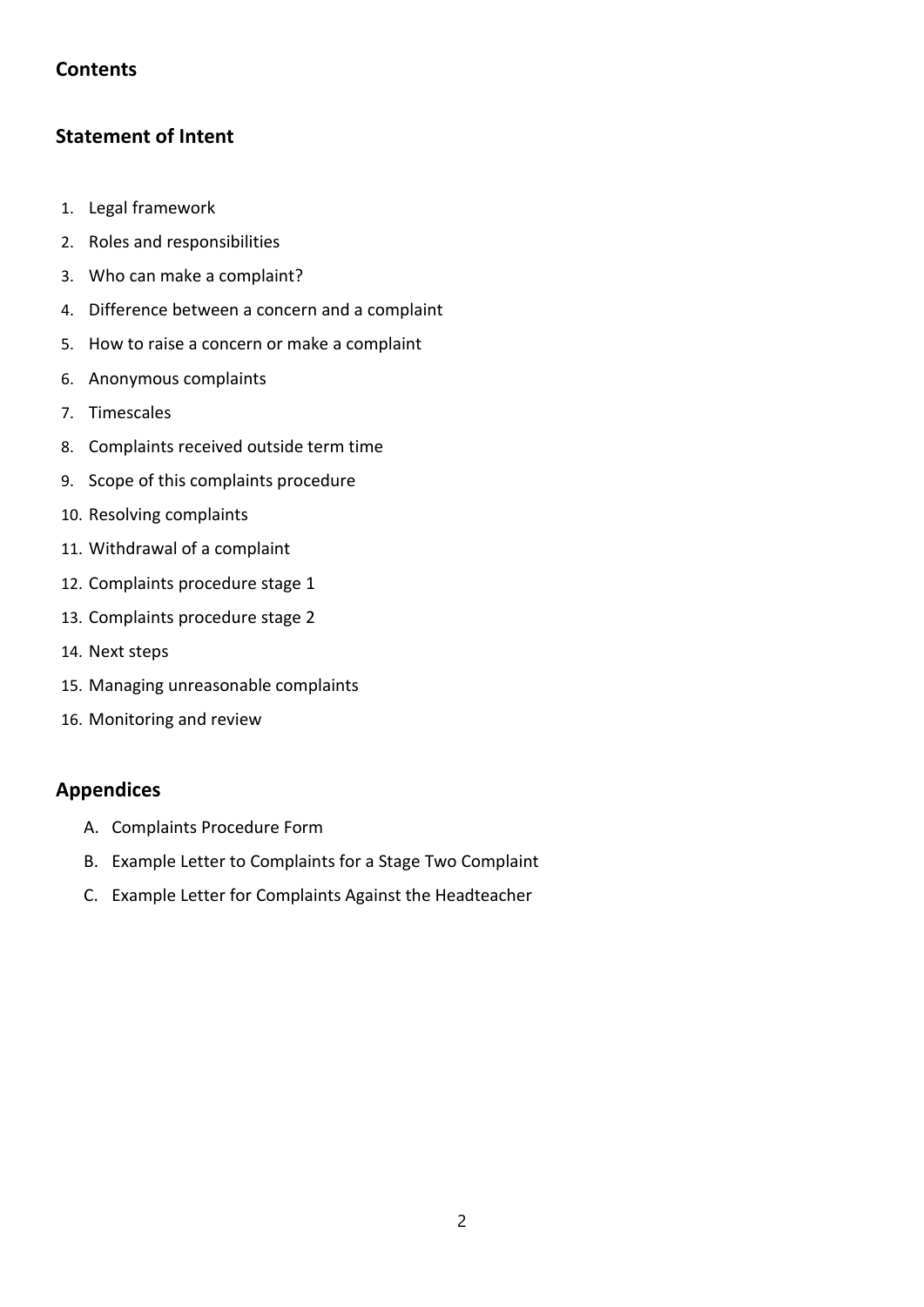# **Statement of Intent**

Prior's Mill CE Primary School aims to resolve all complaints at the earliest possible stage and is dedicated to continuing to provide the highest quality of education possible throughout the procedure.

This policy has been created to deal with any complaint against a member of staff or the school as a whole, relating to any aspects of the school or the provision of facilities or services. It is designed to ensure that the school's complaints procedure is straightforward, impartial, non-adversarial, allows a full and fair investigation, respects confidentiality and delivers an effective response and appropriate redress.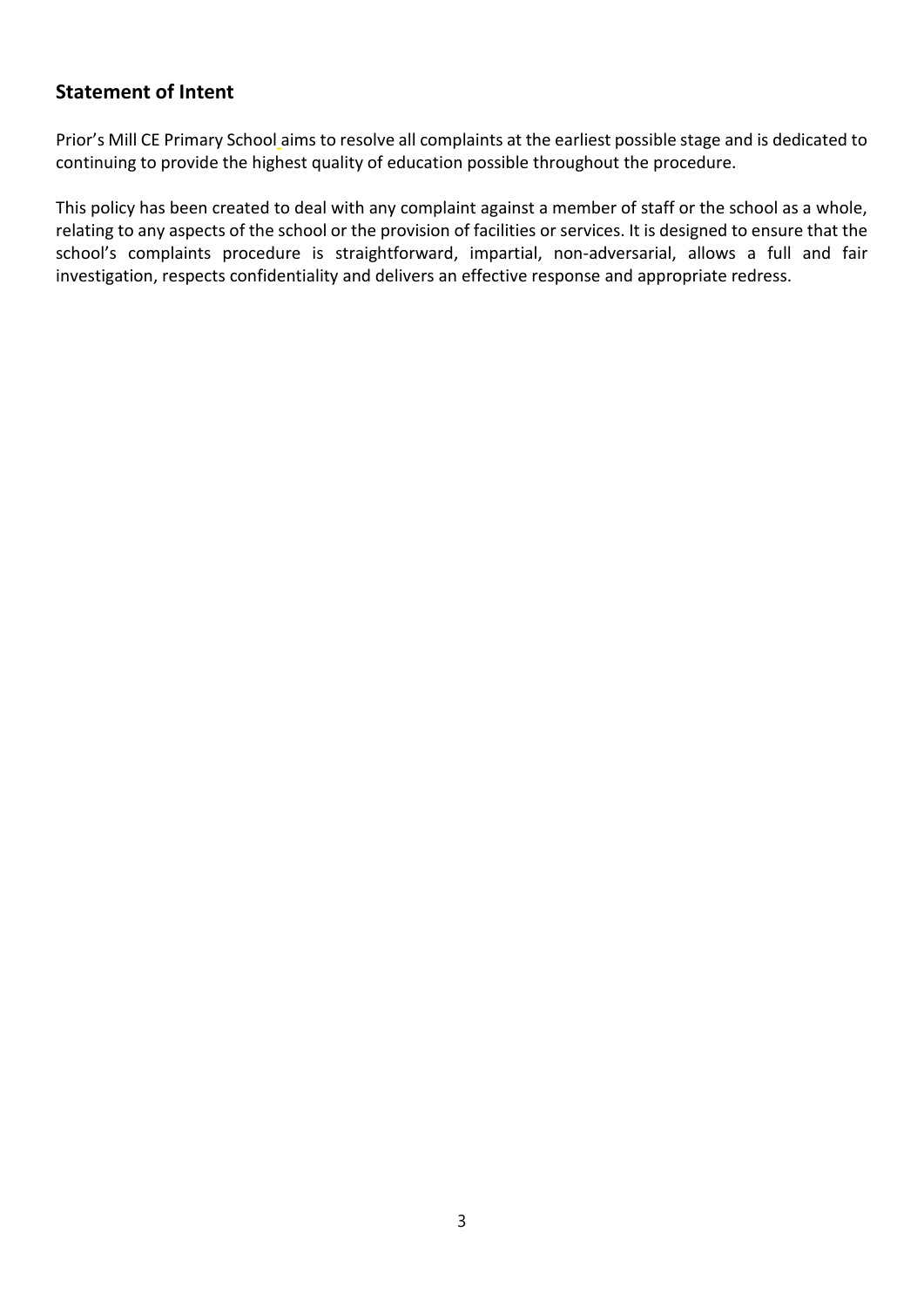## <span id="page-3-0"></span>**1. Legal Framework**

This policy has due regard to all relevant legislation including, but not limited to, the following:

- Education Act 2002
- Freedom of Information Act 2000
- Immigration Act 2016
- Equality Act 2010
- UK General Data Protection Regulation (GDPR)
- Data Protection Act 2018
- The Education (Pupil Information) (England) Regulations 2005
- The School Information (England) (Amendment) Regulations 2016

This policy has also due regard to guidance including, but not limited to, the following:

• DfE (2021) 'Best Practice Guidance for School Complaints Procedures 2020'

This policy operates in conjunction with the following school policies:

- Child Protection Policy
- Grievance Policy
- **Exclusions Policy**

#### **2. Roles and Responsibilities**

#### **Complainant**

The complainant will receive a more effective response to the complaint if they:

- explain the complaint in full as early as possible
- co-operate with the school in seeking a solution to the complaint
- respond promptly to requests for information or meetings or in agreeing the details of the complaint
- ask for assistance as needed
- treat all those involved in the complaint with respect
- refrain from publicising the details of their complaint on social media and respect confidentiality.

#### **Investigator**

The investigator's role is to establish the facts relevant to the complaint by:

- providing a comprehensive, open, transparent and fair consideration of the complaint through:
	- sensitive and thorough interviewing of the complainant to establish what has happened and who has been involved
	- interviewing staff and children/young people and other people relevant to the complaint
	- consideration of records and other relevant information
	- analysing information
- liaising with the complainant and the complaints co-ordinator as appropriate to clarify what the complainant feels would put things right.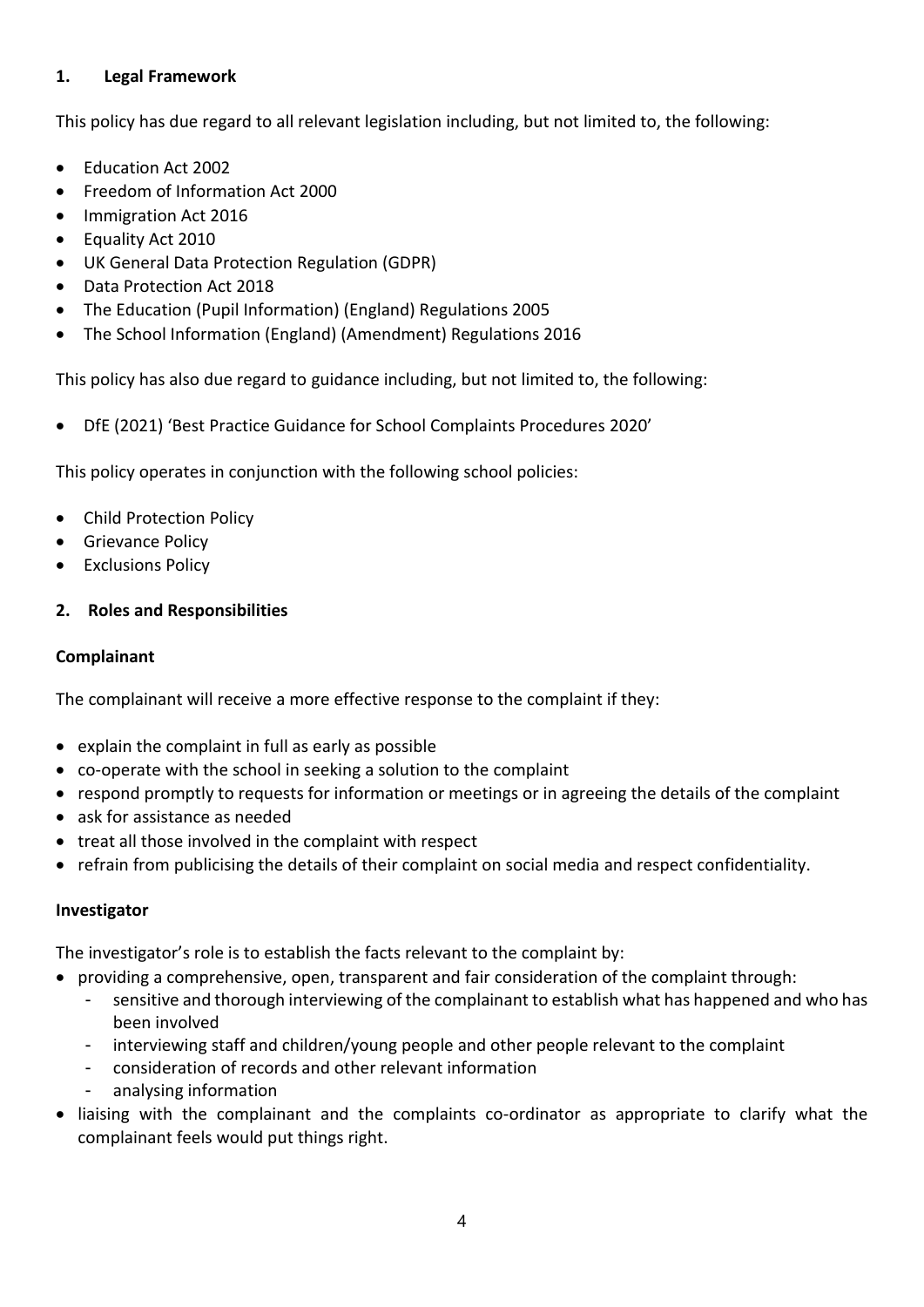The investigator should:

- conduct interviews with an open mind and be prepared to persist in the questioning
- keep notes of interviews or arrange for an independent note taker to record minutes of the meeting
- ensure that any papers produced during the investigation are kept securely pending any appeal
- be mindful of the timescales to respond
- prepare a comprehensive report for the headteacher or complaints committee that sets out the facts, identifies solutions and recommends courses of action to resolve problems.

**Complaints Co-ordinator** (this could be the headteacher / a designated complaints governor or other staff member providing administrative support)

The complaints co-ordinator should:

- ensure that the complainant is fully updated at each stage of the procedure
- liaise with staff members, headteacher, Chair of Governors, Clerk and LAs (if appropriate) to ensure the smooth running of the complaints procedure
- be aware of issues regarding:
	- sharing third party information
	- additional support. This may be needed by complainants when making a complaint including interpretation support or where the complainant is a child or young person
- keep records.

**Clerk** is the contact point for the complainant and the committee and should:

- ensure that all people involved in the complaint procedure are aware of their legal rights and duties, including any under legislation relating to school complaints, education law, the Equality Act 2010, the Freedom of Information Act 2000, the Data Protection Act (DPA) 2018 and the General Data Protection Regulations (GDPR)
- set the date, time and venue of the meeting, ensuring that the dates are convenient to all parties (if they are invited to attend) and that the venue and proceedings are accessible
- collate any written material relevant to the complaint (for example; stage 1 paperwork, school and complainant submissions) and send it to the parties in advance of the meeting within an agreed timescale
- record the proceedings
- circulate the minutes of the meeting
- notify all parties of the committee's decision.

#### **Committee Chair**

The committee's chair, who is nominated in advance of the complaint meeting, should ensure that:

- both parties are asked (via the Clerk) to provide any additional information relating to the complaint by a specified date in advance of the meeting
- the meeting is conducted in an informal manner, is not adversarial, and that, if all parties are invited to attend, everyone is treated with respect and courtesy
- complainants who may not be used to speaking at such a meeting are put at ease. This is particularly important if the complainant is a child/young person
- the remit of the committee is explained to the complainant
- written material is seen by everyone in attendance, provided it does not breach confidentiality or any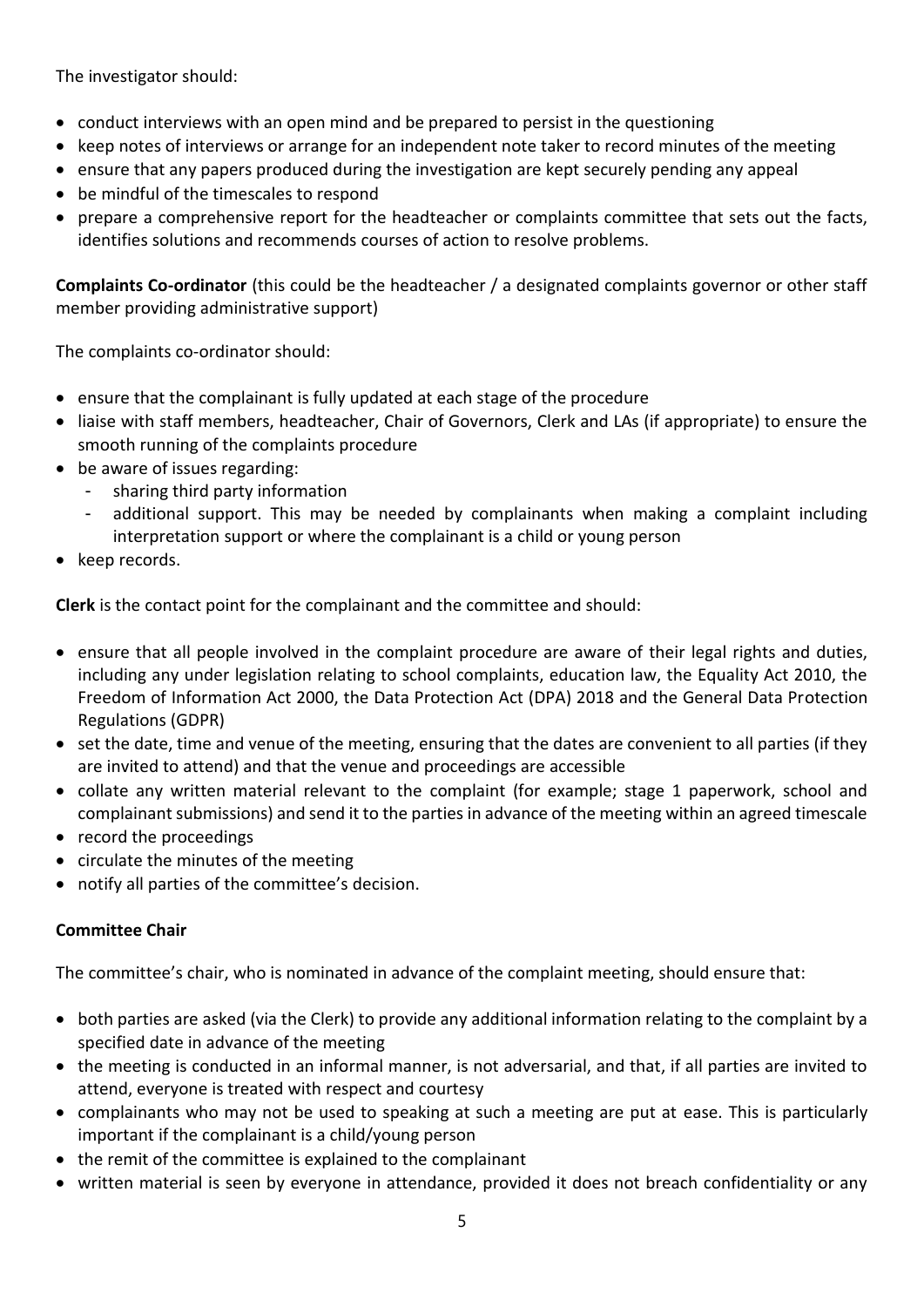individual's rights to privacy under the DPA 2018 or GDPR.

If a new issue arises it would be useful to give everyone the opportunity to consider and comment upon it; this may require a short adjournment of the meeting:

- both the complainant and the school are given the opportunity to make their case and seek clarity, either through written submissions ahead of the meeting or verbally in the meeting itself
- the issues are addressed
- key findings of fact are made
- the committee is open-minded and acts independently
- no member of the committee has an external interest in the outcome of the proceedings or any involvement in an earlier stage of the procedure
- the meeting is minuted
- they liaise with the Clerk (and complaints co-ordinator, if the school has one).

## **Committee Member**

Committee members should be aware that:

- the meeting must be independent and impartial, and should be seen to be so
- no governor may sit on the committee if they have had a prior involvement in the complaint or in the circumstances surrounding it
- the aim of the meeting should be to resolve the complaint and achieve reconciliation between the school and the complainant
- we recognise that the complainant might not be satisfied with the outcome if the meeting does not find in their favour. It may only be possible to establish the facts and make recommendations.
- many complainants will feel nervous and inhibited in a formal setting
- parents/carers often feel emotional when discussing an issue that affects their child
- extra care needs to be taken when the complainant is a child/young person and present during all or part of the meeting
- careful consideration of the atmosphere and proceedings should ensure that the child/young person does not feel intimidated
- the committee should respect the views of the child/young person and give them equal consideration to those of adults
- if the child/young person is the complainant, the committee should ask in advance if any support is needed to help them present their complaint. Where the child/young person's parent is the complainant, the committee should give the parent the opportunity to say which parts of the meeting, if any, the child/young person needs to attend
- however, the parent should be advised that agreement might not always be possible if the parent wishes the child/young person to attend a part of the meeting that the committee considers is not in the child/young person's best interests.

#### **3. Who can make a Complaint?**

This complaints procedure is not limited to parents or carers of children that are registered at the school. Any person, including members of the public, may make a complaint to Prior's Mill about any provision of facilities or services that we provide. Unless complaints are dealt with under separate statutory procedures (such as appeals relating to exclusions or admissions), we will use this complaints procedure.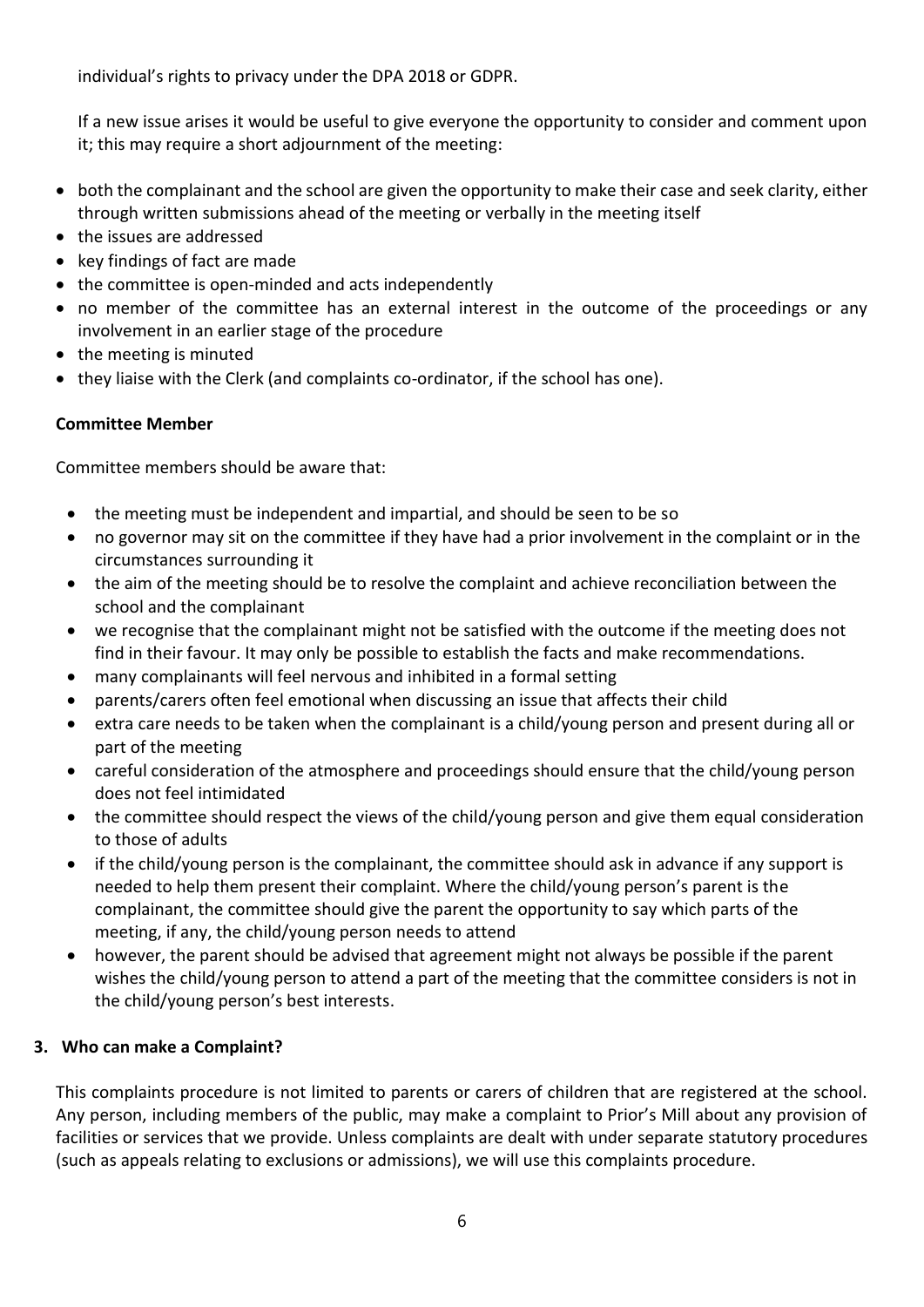## **4. The Difference Between a Concern and a Complaint**

- A concern may be defined as '*an expression of worry or doubt over an issue considered to be important for which reassurances are sought'*.
- A complaint may be defined as '*an expression of dissatisfaction however made, about actions taken or a lack of action*'.

It is in everyone's interest that concerns and complaints are resolved at the earliest possible stage. Many issues can be resolved informally, without the need to use the formal stages of the complaints procedure. Prior's Mill takes concerns seriously and will make every effort to resolve the matter as quickly as possible.

If you have difficulty discussing a concern with a particular member of staff, we will respect your views. In these casesthe Headteacher will refer you to another staff member. Similarly, if the member of staff directly involved feels unable to deal with a concern, the Headteacher will refer you to another staff member. The member of staff may be more senior but does not have to be. The ability to consider the concern objectively and impartially is more important.

We understand however, that there are occasions when people would like to raise their concerns formally. In this case, Prior's Mill will attempt to resolve the issue internally, through the stages outlined within this complaints procedure.

## **5. How to Raise a Concern or Make a Complaint**

A concern or complaint can be made in person, in writing or by telephone. They may also be made by a third party acting on behalf on a complainant, as long as they have appropriate consent to do so.

Concerns should be raised with either the class teacher, Key Stage Leader or headteacher. If the issue remains unresolved, the next step is to make a formal complaint.

Complainants should not approach individual governors to raise concerns or complaints. They have no power to act on an individual basis and it may also prevent them from considering complaints at Stage 2 of the procedure.

- Complaints against school staff (except the headteacher) should be made in the first instance, to Mrs Malbon (the headteacher) via the school office*.* Please mark them as Private and Confidential.
- Complaints that involve or are about the headteacher should be addressed to Mr Kevin Cooper (the Chair of Governors), via the school office. Please mark them as Private and Confidential.
- Complaints about the Chair of Governors, any individual governor or the whole governing body should be addressed to Mrs Elain Barrett (the Clerk to the Governing Body) via the school office. Please mark them as Private and Confidential.
- For ease of use, a template complaint form is included at the end of this procedure. If you require help in completing the form, please contact the school office. You can also ask third party organisations like the Citizens Advice to help you.
- In accordance with equality law, we will consider making reasonable adjustments if required, to enable complainants to access and complete this complaints procedure. For instance, providing information in alternative formats, assisting complainants in raising a formal complaint or holding meetings in accessible locations.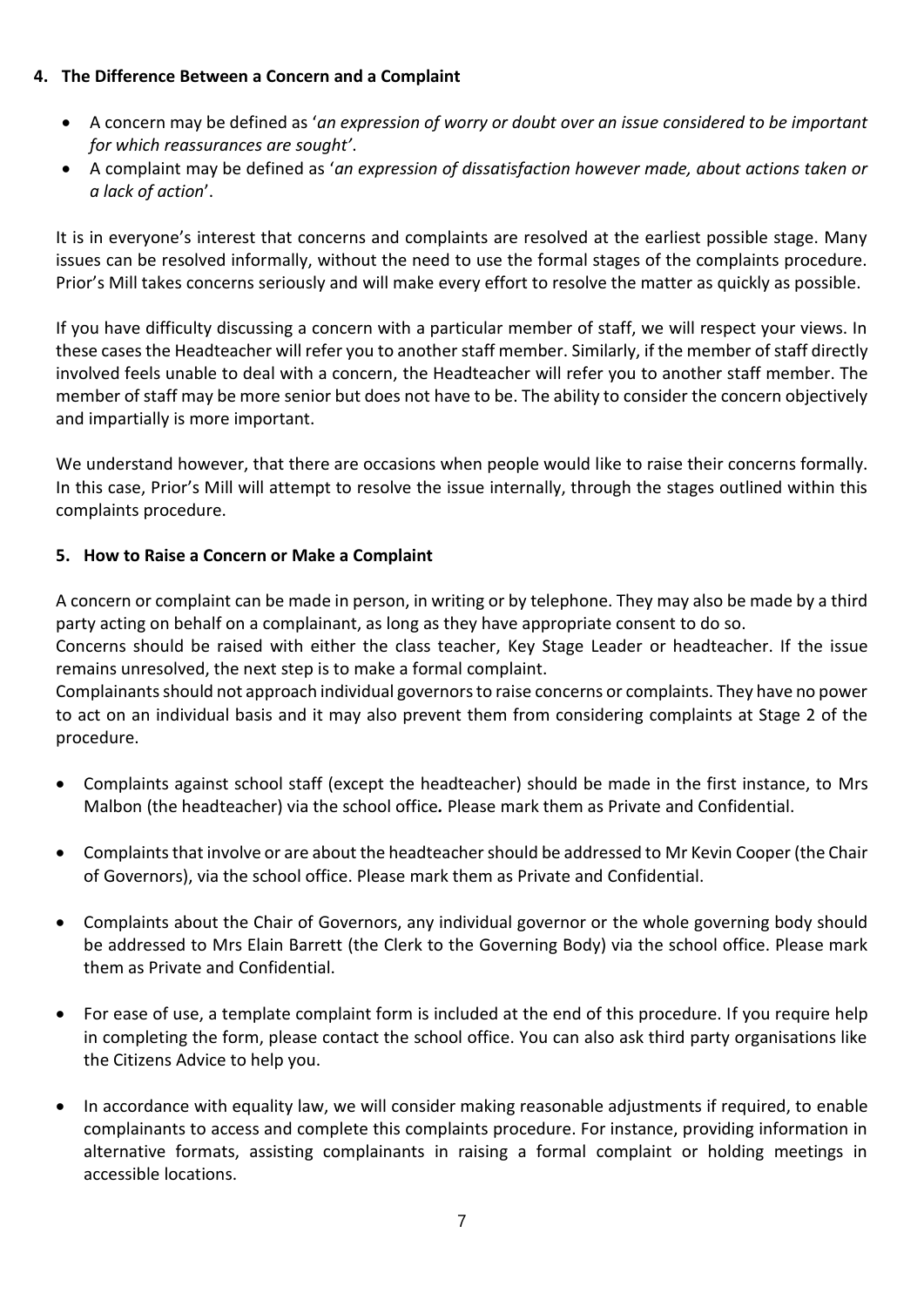#### **6. Anonymous Complaints**

We will not normally investigate anonymous complaints. However, the headteacher or Chair of Governors, if appropriate, will determine whether the complaint warrants an investigation.

#### **7. Timescales**

You must raise the complaint within three months of the incident or, where a series of associated incidents have occurred, within three months of the last of these incidents. We will consider complaints made outside of this time frame if exceptional circumstances apply.

#### **8. Complaints Received Outside of Term Time**

We will consider complaints made outside of term time to have been received on the first school day after the holiday period.

#### **9. Scope of this Complaints Procedure**

This procedure covers all complaints about any provision of community facilities or services by Prior's Mill other than complaints that are dealt with under other statutory procedures, including those listed below.

|           | <b>Exceptions</b>                                             | Who to contact                                                                                                                                                                                                                                                                                                                                                                                                                                                                                                                                                |
|-----------|---------------------------------------------------------------|---------------------------------------------------------------------------------------------------------------------------------------------------------------------------------------------------------------------------------------------------------------------------------------------------------------------------------------------------------------------------------------------------------------------------------------------------------------------------------------------------------------------------------------------------------------|
|           | Admissions to schools<br>Statutory<br>of<br>assessments       | Concerns about admissions, statutory assessments of<br>Special Educational Needs, or school re-organisation                                                                                                                                                                                                                                                                                                                                                                                                                                                   |
|           | <b>Special Educational Needs</b>                              | proposals should be raised with Stockton Local Authority                                                                                                                                                                                                                                                                                                                                                                                                                                                                                                      |
|           | School<br>re-organisation                                     |                                                                                                                                                                                                                                                                                                                                                                                                                                                                                                                                                               |
|           | proposals                                                     | <b>Main switchboard: 01642 393939</b>                                                                                                                                                                                                                                                                                                                                                                                                                                                                                                                         |
| $\bullet$ | Matters likely to require a Child<br>Protection Investigation | Complaints about child protection matters are handled<br>under our child protection and safeguarding policy and in<br>accordance with relevant statutory guidance.<br>If you have serious concerns, you may wish to contact the<br>local authority designated officer (LADO) who has local<br>responsibility for safeguarding or the Multi-Agency<br>Safeguarding Hub (MASH).<br><b>Stockton and Hartlepool LADO:</b><br>Phil Curtis - The Children's HUB, Civic Centre, Victoria<br>Road, Hartlepool, TS24 8AY<br>01429 401844 / LADO@hartlepool.gcsx.gov.uk |
|           | Exclusion<br>of children<br>from<br>school*                   | Further information about raising concerns<br>about<br>exclusion can be found at: www.gov.uk/school-discipline-<br>exclusions/exclusions.<br>*complaints about the application of the behaviour policy<br>can be made through the school's complaints procedure.                                                                                                                                                                                                                                                                                              |
|           | Whistleblowing                                                | We have an internal whistleblowing procedure for all our<br>employees, including temporary staff and contractors.<br>The Secretary of State for Education is the prescribed                                                                                                                                                                                                                                                                                                                                                                                   |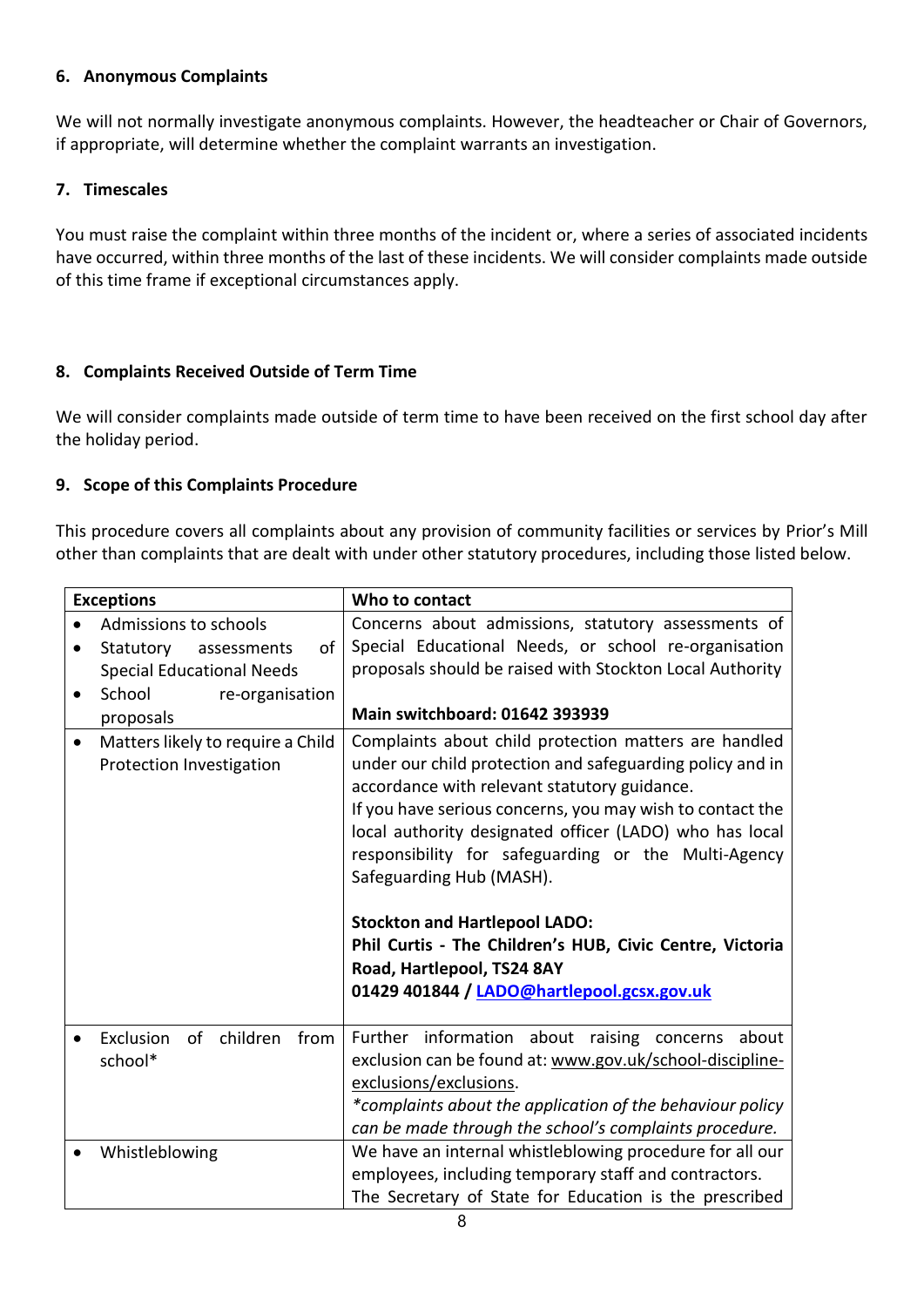|                                                                                                                | matters relating to education<br>for<br>for<br>person<br>whistleblowers in education who do not want to raise<br>matters direct with their employer. Referrals can be made<br>at: www.education.gov.uk/contactus.<br>Volunteer staff who have concerns about our school<br>should complain through the school's complaints<br>procedure. You may also be able to complain direct to the<br>LA or the Department for Education (see link above),<br>depending on the substance of your complaint. |
|----------------------------------------------------------------------------------------------------------------|--------------------------------------------------------------------------------------------------------------------------------------------------------------------------------------------------------------------------------------------------------------------------------------------------------------------------------------------------------------------------------------------------------------------------------------------------------------------------------------------------|
| • Staff grievances                                                                                             | Complaints from staff will be dealt with under the<br>school's internal grievance procedures.                                                                                                                                                                                                                                                                                                                                                                                                    |
| • Staff conduct                                                                                                | Complaints about staff will be dealt with under the<br>school's internal disciplinary procedures, if appropriate.<br>Complainants will not be informed of any disciplinary<br>action taken against a staff member as a result of a<br>complaint. However, the complainant will be notified that<br>the matter is being addressed.                                                                                                                                                                |
| Complaints<br>about<br>services<br>provided by other providers<br>who may use school premises<br>or facilities | Providers should have their own complaints procedure to<br>deal with complaints about service. Please contact them<br>direct.                                                                                                                                                                                                                                                                                                                                                                    |
| National Curriculum - content                                                                                  | Please contact the Department for Education at:<br>www.education.gov.uk/contactus                                                                                                                                                                                                                                                                                                                                                                                                                |

If other bodies are investigating aspects of the complaint, for example the police, local authority (LA) safeguarding teams or Tribunals, this may impact on our ability to adhere to the timescales within this procedure or result in the procedure being suspended until those public bodies have completed their investigations.

If a complainant commences legal action against Prior's Mill in relation to their complaint, we will consider whether to suspend the complaints procedure in relation to their complaint until those legal proceedings have concluded.

#### **10. Resolving Complaints**

At each stage in the procedure, Prior's Mill wants to resolve the complaint. If appropriate, we will acknowledge that the complaint is upheld in whole or in part. In addition, we may offer one or more of the following:

- an explanation
- an admission that the situation could have been handled differently or better
- an assurance that we will try to ensure the event complained of will not recur
- an explanation of the steps that have been or will be taken to help ensure that it will not happen again and an indication of the timescales within which any changes will be made
- an undertaking to review school policies in light of the complaint
- an apology.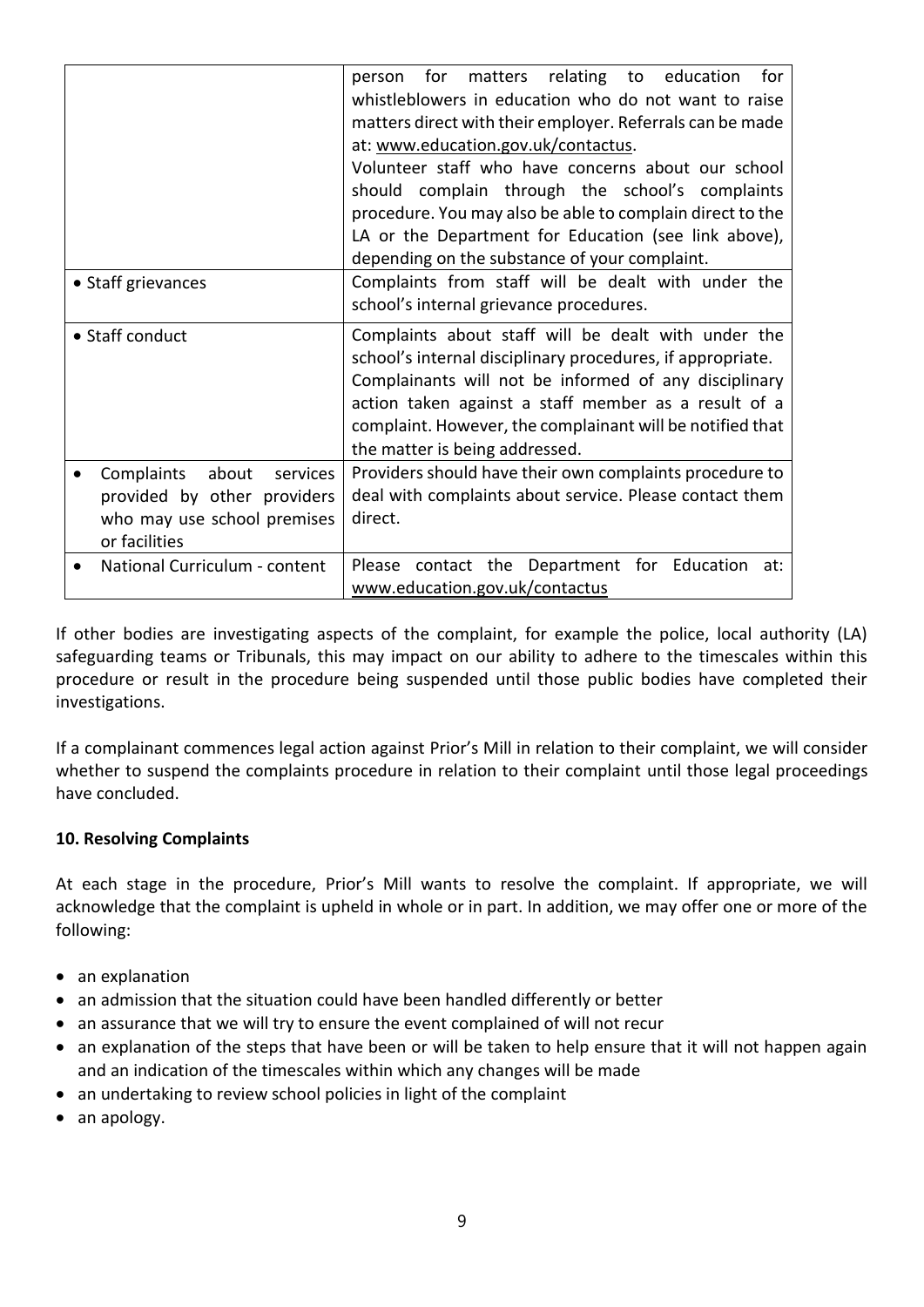#### **11. Withdrawal of a Complaint**

If a complainant wants to withdraw their complaint, we will ask them to confirm this in writing.

#### **12. Complaint Procedure Stage 1**

Formal complaints must be made to the headteacher (unless they are about the headteacher), via the school office. This may be done in person, in writing (preferably on the Complaint Form), or by telephone. The headteacher will record the date the complaint is received and will acknowledge receipt of the complaint in writing (either by letter or email) within 5 school days.

Within this response, the headteacher will seek to clarify the nature of the complaint, ask what remains unresolved and what outcome the complainant would like to see. The headteacher can consider whether a face to face meeting is the most appropriate way of doing this.

*Note: The headteacher may delegate the investigation to another member of the school's senior leadership team but not the decision to be taken.*

During the investigation, the headteacher (or investigator) will:

- if necessary, interview those involved in the matter and/or those complained of, allowing them to be accompanied if they wish
- keep a written record of any meetings/interviews in relation to their investigation.

At the conclusion of their investigation, the headteacher will provide a formal written response within 10 school days of the date of receipt of the complaint.

If the headteacher is unable to meet this deadline, they will provide the complainant with an update and revised response date.

The response will detail any actions taken to investigate the complaint and provide a full explanation of the decision made and the reason(s) for it. Where appropriate, it will include details of actions Prior's Mill will take to resolve the complaint.

The headteacher will advise the complainant of how to escalate their complaint should they remain dissatisfied with the outcome of Stage 1.

If the complaint is about the headteacher, or a member of the governing body (including the Chair or Vice-Chair), a suitably skilled governor will be appointed to complete all the actions at Stage 1.

Complaints about the headteacher or member of the governing body must be made to the Clerk, via the school office.

If the complaint is:

- jointly about the Chair and Vice Chair or
- the entire governing body or
- the majority of the governing body.

Stage 1 will be considered by an independent investigator appointed by the governing body or Durham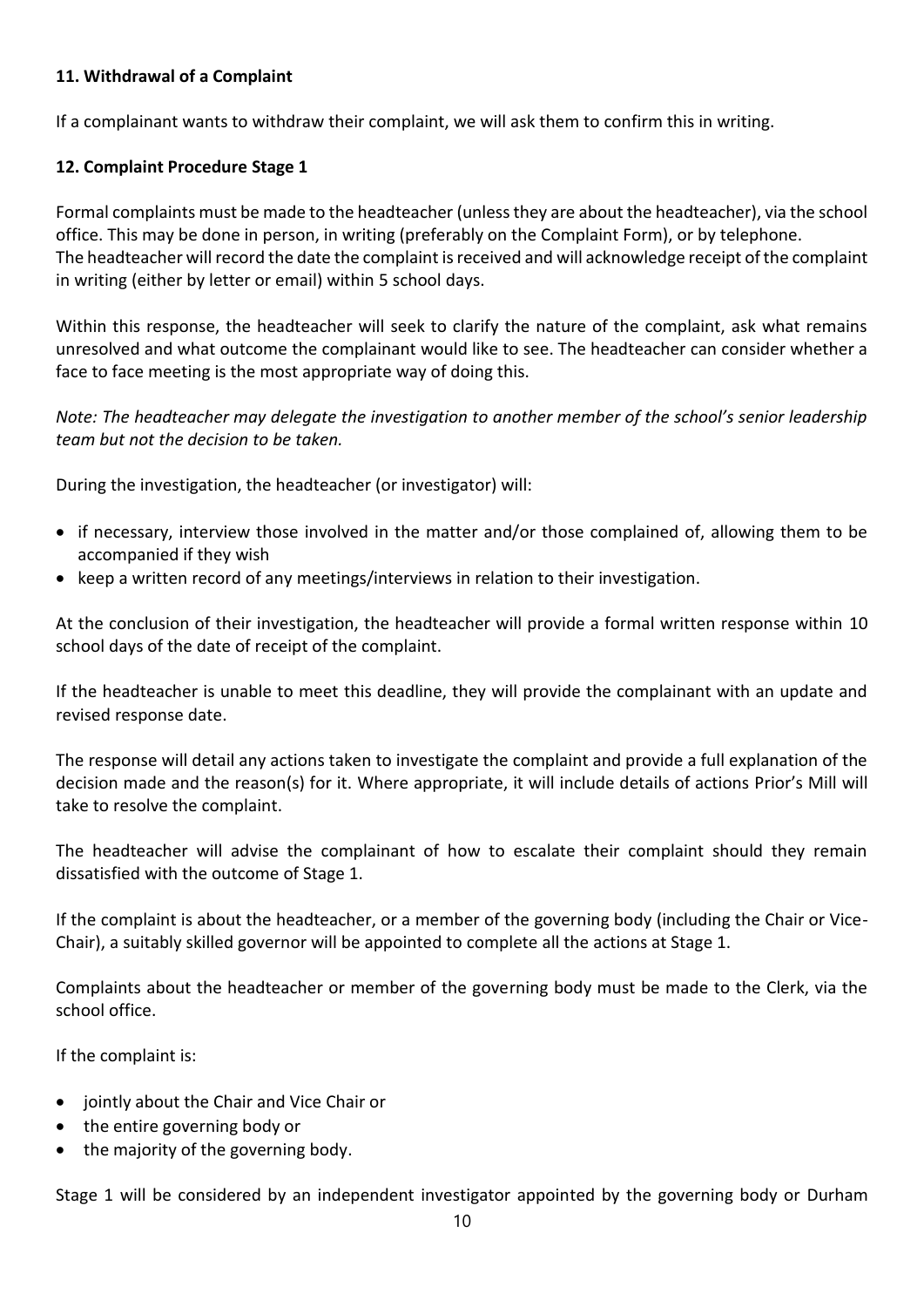Diocese. At the conclusion of their investigation, the independent investigator will provide a formal written response.

#### **13. Complaints Procedure Stage 2**

If the complainant is dissatisfied with the outcome at Stage 1 and wishes to take the matter further, they can escalate the complaint to Stage  $2 - a$  meeting with members of the governing body's complaints committee, which will be formed of the first three, impartial, governors available. This is the final stage of the complaints procedure.

A request to escalate to Stage 2 must be made to the Clerk, via the school office, within 5 school days of receipt of the Stage 1 response.

The Clerk will record the date the complaint is received and acknowledge receipt of the complaint in writing (either by letter or email) within 5 school days.

Requests received outside of this time frame will only be considered if exceptional circumstances apply.

The Clerk will write to the complainant to inform them of the date of the meeting. They will aim to convene a meeting within 15 school days of receipt of the Stage 2 request. If this is not possible, the Clerk will provide an anticipated date and keep the complainant informed.

If the complainant rejects the offer of three proposed dates, without good reason, the Clerk will decide when to hold the meeting. It will then proceed in the complainant's absence on the basis of written submissions from both parties.

The complaints committee will consist of at least three governors with no prior involvement or knowledge of the complaint. Prior to the meeting, they will decide amongst themselves who will act as the Chair of the Complaints Committee. If there are fewer than three governors from Prior's Mill available, the Clerk will source any additional, independent governors through another local school or through their LA's Governor Services team, in order to make up the committee. Alternatively, an entirely independent committee may be convened to hear the complaint at Stage 2.

The committee will decide whether to deal with the complaint by inviting parties to a meeting or through written representations, but in making their decision they will be sensitive to the complainant's needs. If the complainant is invited to attend the meeting, they may bring someone along to provide support. This can be a relative or friend. Generally, we do not encourage either party to bring legal representatives to the committee meeting. However, there may be occasions when legal representation is appropriate. For instance, if a school employee is called as a witness in a complaint meeting, they may wish to be supported by union and/or legal representation.

*Note: Complaints about staff conduct will not generally be handled under this complaints procedure. Complainants will be advised that any staff conduct complaints will be considered under staff disciplinary procedures, if appropriate, but outcomes will not be shared with them.* 

Representatives from the media are not permitted to attend.

At least 5 school days before the meeting, the Clerk will:

• confirm and notify the complainant of the date, time and venue of the meeting, ensuring that, if the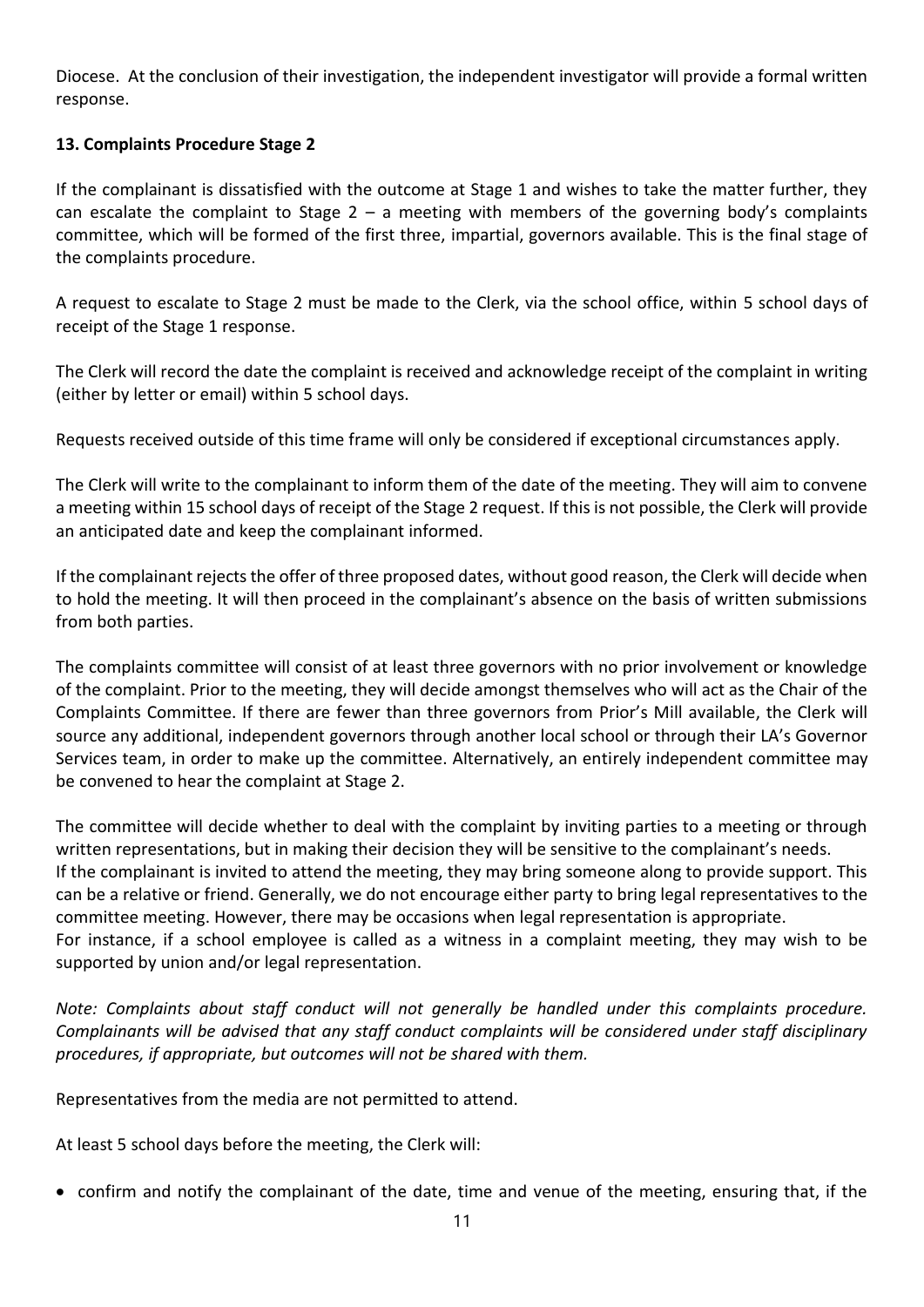complainant is invited, the dates are convenient to all parties and that the venue and proceedings are accessible

• request copies of any further written material to be submitted to the committee at least 5 school days before the meeting.

Any written material will be circulated to all parties at least 5 school days before the date of the meeting. The committee will not normally accept, as evidence, recordings of conversations that were obtained covertly and without the informed consent of all parties being recorded.

The committee will also not review any new complaints at this stage or consider evidence unrelated to the initial complaint to be included. New complaints must be dealt with from Stage 1 of the procedure.

The meeting will be held in private. Electronic recordings of meetings or conversations are not normally permitted unless a complainant's own disability or special needs require it. Prior knowledge and consent of all parties attending must be sought before meetings or conversations take place. Consent will be recorded in any minutes taken.

The committee will consider the complaint and all the evidence presented. The committee can:

- uphold the complaint in whole or in part
- dismiss the complaint in whole or in part.

If the complaint is upheld in whole or in part, the committee will:

- decide on the appropriate action to be taken to resolve the complaint
- where appropriate, recommend changes to the school's systems or procedures to prevent similar issues in the future.

The Chair of the Committee will provide the complainant and Prior's Mill with a full explanation of their decision and the reason(s) for it, in writing, within 10 school days.

The letter to the complainant will include details of how to contact the Department for Education if they are dissatisfied with the way their complaint has been handled by Prior's Mill.

If the complaint is:

- jointly about the Chair and Vice Chair or
- the entire governing body or
- the majority of the governing body.

Stage 2 will be heard by a committee of independent governors. The response will detail any actions taken to investigate the complaint and provide a full explanation of the decision made and the reason(s) for it. Where appropriate, it will include details of actions Prior's Mill will take to resolve the complaint. The response will also advise the complainant of how to escalate their complaint should they remain dissatisfied.

#### **14. Next Steps**

If the complainant believes the school did not handle their complaint in accordance with the published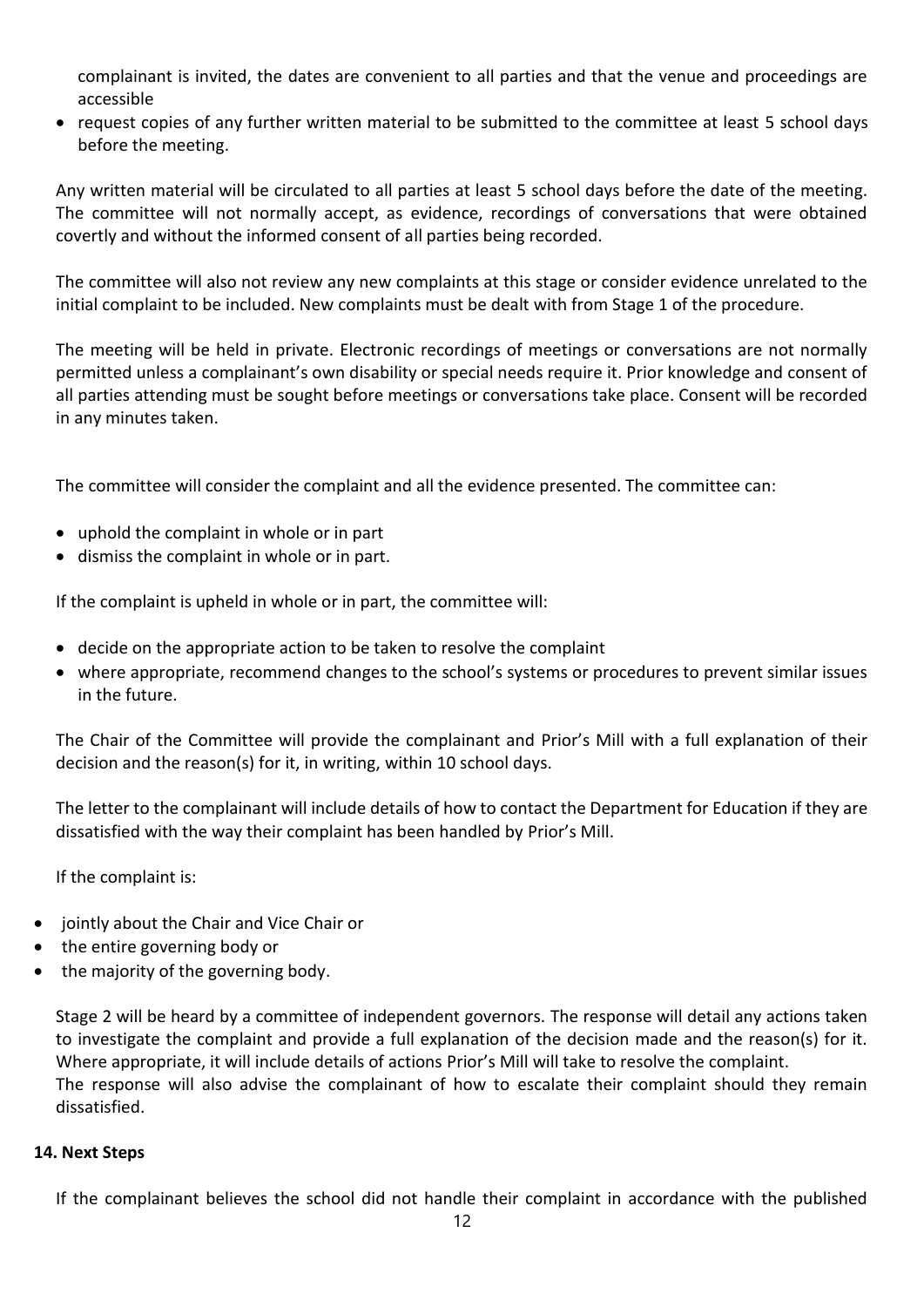complaints procedure or they acted unlawfully or unreasonably in the exercise of their duties under education law, they can contact the Department for Education after they have completed Stage 2.

The Department for Education will not normally reinvestigate the substance of complaints or overturn any decisions made by Prior's Mill. They will consider whether Prior's Mill has adhered to education legislation and any statutory policies connected with the complaint.

The complainant can refer their complaint to the Department for Education online at: [www.education.gov.uk/contactus,](http://www.education.gov.uk/contactus) by telephone on: 0370 000 2288 or by writing to:

Department for Education Piccadilly Gate Store Street **Manchester** M1 2WD

#### **15. Managing Unreasonable Requests**

For the purpose of this policy, "unreasonable complaints" include:

- Vexatious complaints:
	- Are obsessive, persistent, harassing, prolific, repetitious.
	- Insist upon pursuing unmeritorious complaints and/or unrealistic outcomes beyond all reason.
	- Insist upon pursuing meritorious complaints in an unreasonable manner.
	- Are designed to cause disruption or annoyance.
	- Demand for redress which lacks any serious purpose or value.
- Serial or persistent complaints:
	- Are duplicated, sent by the same complainant once the initial complaint has been closed.

Serial or persistent complaints will only be marked as 'serial' once the complainant has completed the complaints procedure. It is the complaint that will be marked as 'serial', meaning the complainant can complain about a separate issue if necessary.

For the purpose of this policy, "**duplicate complaints**" are identical complaints received from a complainant's spouse, partner, grandparent or child. These complaints will not be addressed again, the individual making the second complaint will be informed that the complaint has been dealt with on a local level and if they are dissatisfied with the result, they can appeal to the DfE.

The school is committed to dealing with all complaints fairly and impartially, and to providing a high-quality service to those who complain. We will not normally limit the contact complainants have with the school; however, we do not expect our staff to tolerate unacceptable behaviour and we will take appropriate action to protect staff from that behaviour, including that which is abusive, offensive or threatening.

A complaint may be regarded as unreasonable when the person making the complaint:

• Refuses to articulate their complaint or specify the grounds of a complaint or the outcomes sought by raising the complaint, despite offers of assistance.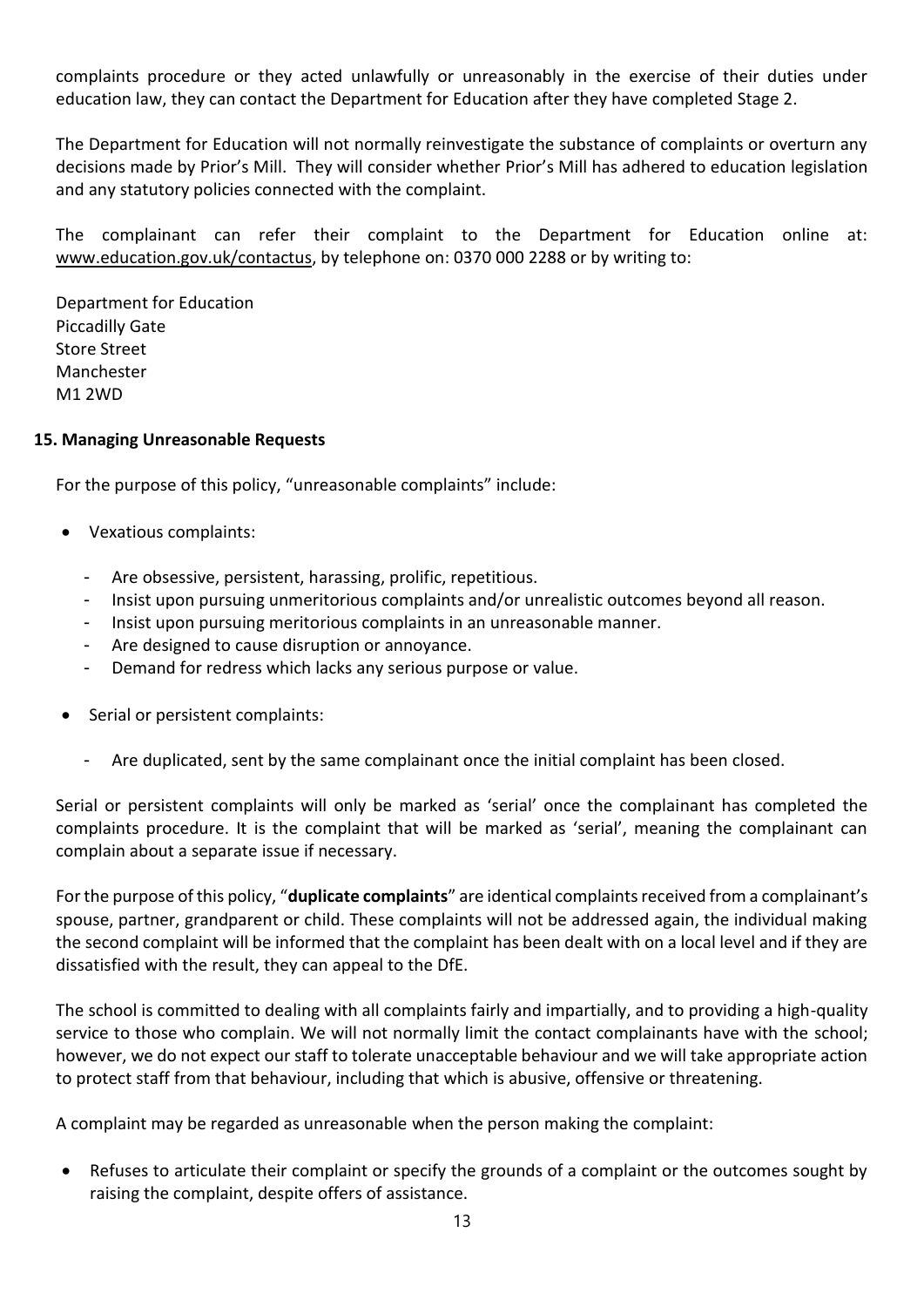- Refuses to co-operate with the complaints investigation process while still wishing their complaint to be resolved.
- Refuses to accept that certain issues are not within the scope of a complaint's procedure.
- Insists on the complaint being dealt with in ways which are incompatible with the adopted complaints procedure or with good practice.
- Introduces trivial or irrelevant information which the complainant expects to be taken into account and commented on, or raises large numbers of detailed but unimportant questions, and insists they are fully answered, often immediately and to their own timescales.
- Makes unjustified complaints about staff who are trying to deal with the issues and seeks to have them replaced.
- Changes the basis of the complaint as the investigation proceeds.
- Repeatedly makes the same complaint (despite previous investigations or responses concluding that the complaint is groundless or has been addressed).
- Refuses to accept the findings of the investigation into that complaint where the school's complaints procedure has been fully and properly implemented and completed including referral to the DfE.
- Seeks an unrealistic outcome.
- Makes excessive demands on school time by frequent, lengthy, complicated and stressful contact with staff regarding the complaint in person, in writing, by email and by telephone while the complaint is being dealt with.

A complaint may also be considered unreasonable if the person making the complaint does so either faceto-face, by telephone or in writing or electronically:

- Maliciously
- Aggressively
- Using threats, intimidation or violence
- Using abusive, offensive or discriminatory language
- Knowing it to be false
- Using falsified information
- By publishing unacceptable information in a variety of media such as in social media websites and newspapers.

Complainants should limit the numbers of communications with a school while a complaint is being progressed. It is not helpful if repeated correspondence is sent (either by letter, phone, email or text) as it could delay the outcome being reached.

Whenever possible, the headteacher or chair of governors will discuss any concerns with the complainant informally before applying an 'unreasonable' marking.

If the behaviour continues, the headteacher will write to the complainant explaining that their behaviour is unreasonable and asking them to change it. For complainants who excessively contact the school causing a significant level of disruption, the school may specify methods of communication and limit the number of contacts in a communication plan. This will usually be reviewed after six months.

A decision to stop responding will only be considered in circumstances where the following statements are true:

- Every reasonable step has been taken to address the complainant's concerns.
- The complainant has been given a clear statement of the school's position and their options.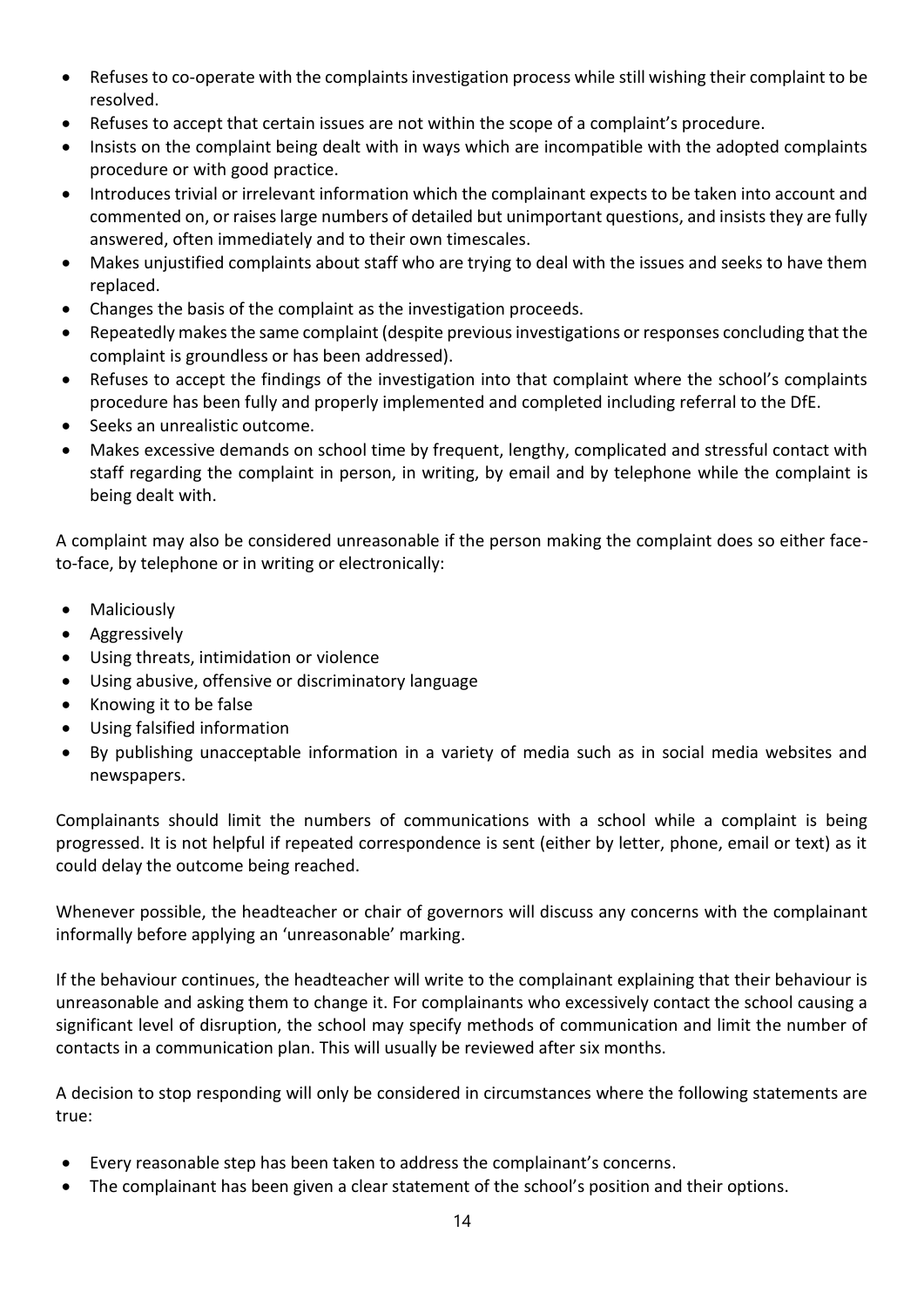• The complainant contacts the school repeatedly, making substantially the same points each time.

If the above criteria are met when making a decision to stop responding, the school will also consider if the complainant is often abusive or aggressive in their communication, makes insulting personal comments about or threats towards staff, and if the school believes their intent is to disrupt or inconvenience the school.

The school will not stop responding to a complainant on the basis that they are difficult to deal with or they ask complex questions.

In response to any serious incident of aggression or violence, the concerns and actions taken will be put in writing immediately and the police informed. This may include excluding an individual from the premises.

#### <span id="page-14-0"></span>**16. Monitoring and Review**

The complaints procedure will be reviewed annually, taking into account any legislative changes and the latest guidance issued by the DfE.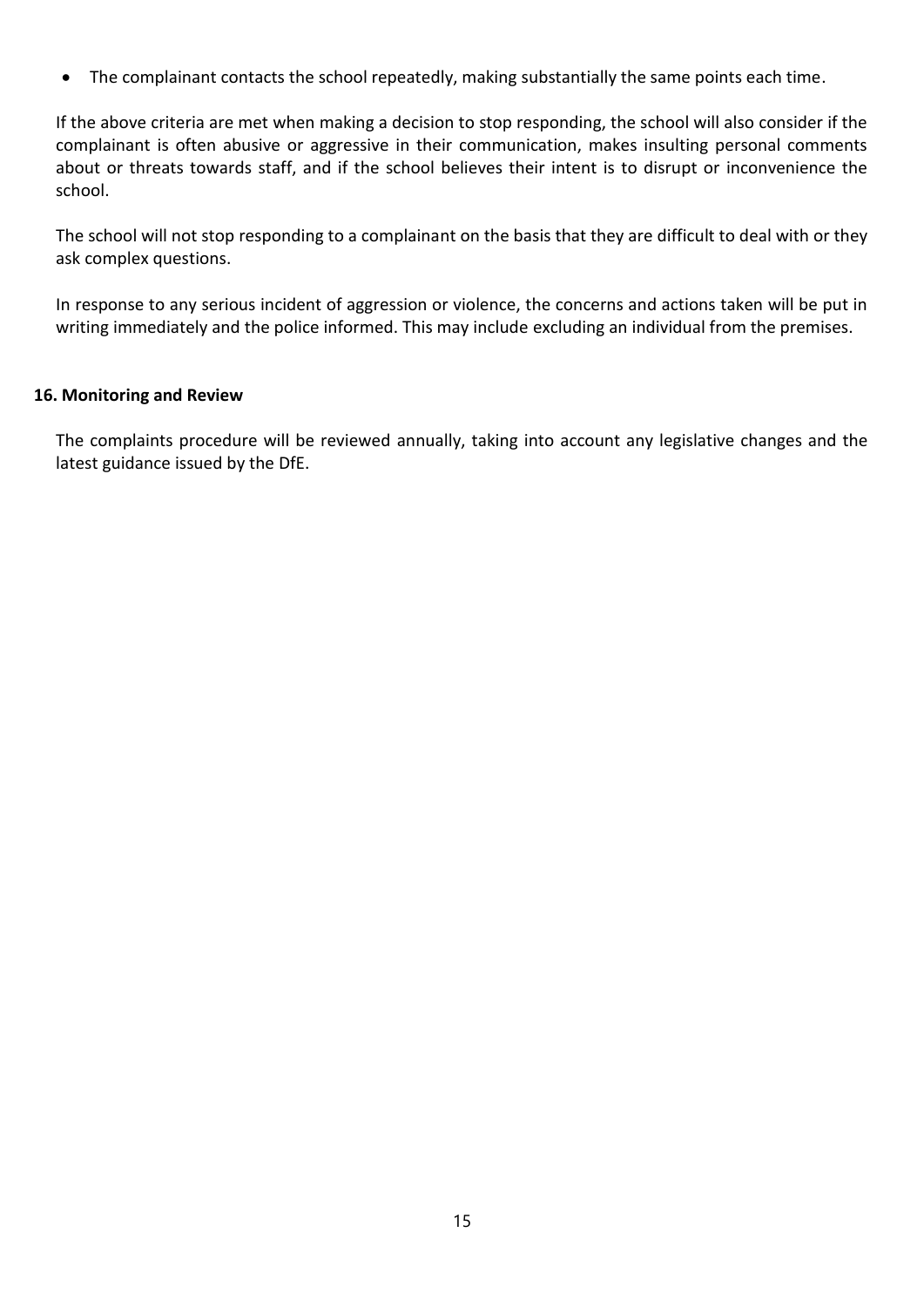# <span id="page-15-0"></span>**Appendix a Complaints Procedure Form**

If you have tried unsuccessfully to resolve your complaint and wish to take the matter further, please complete this form and send it to the headteacher. (If your complaint is against the headteacher, you will need to send the form to the chair of the governing body.)

| Name:                                                             | Address:                                                                                          |  |
|-------------------------------------------------------------------|---------------------------------------------------------------------------------------------------|--|
|                                                                   |                                                                                                   |  |
|                                                                   |                                                                                                   |  |
|                                                                   |                                                                                                   |  |
| Daytime telephone number:                                         |                                                                                                   |  |
|                                                                   |                                                                                                   |  |
|                                                                   |                                                                                                   |  |
| Evening telephone number:                                         |                                                                                                   |  |
|                                                                   |                                                                                                   |  |
|                                                                   |                                                                                                   |  |
| Email:                                                            |                                                                                                   |  |
|                                                                   | Postcode:                                                                                         |  |
|                                                                   |                                                                                                   |  |
|                                                                   | Please give details of your complaint, including whether you have spoken to anybody at the school |  |
| about it.                                                         |                                                                                                   |  |
|                                                                   |                                                                                                   |  |
|                                                                   |                                                                                                   |  |
|                                                                   |                                                                                                   |  |
| What actions do you feel might resolve the problem at this stage? |                                                                                                   |  |
|                                                                   |                                                                                                   |  |
|                                                                   |                                                                                                   |  |
|                                                                   |                                                                                                   |  |
|                                                                   |                                                                                                   |  |
|                                                                   |                                                                                                   |  |
| Are you attaching any paperwork? If so, please give details.      |                                                                                                   |  |
|                                                                   |                                                                                                   |  |
|                                                                   |                                                                                                   |  |
|                                                                   |                                                                                                   |  |
| Signed:                                                           | Date:                                                                                             |  |
|                                                                   |                                                                                                   |  |
| <b>Official use</b>                                               |                                                                                                   |  |
|                                                                   |                                                                                                   |  |
| Date acknowledgement sent:                                        |                                                                                                   |  |
|                                                                   |                                                                                                   |  |
| By who:                                                           |                                                                                                   |  |
| <b>Complaint referred to:</b>                                     |                                                                                                   |  |
|                                                                   |                                                                                                   |  |
| Date:                                                             |                                                                                                   |  |
|                                                                   |                                                                                                   |  |
| 16                                                                |                                                                                                   |  |
|                                                                   |                                                                                                   |  |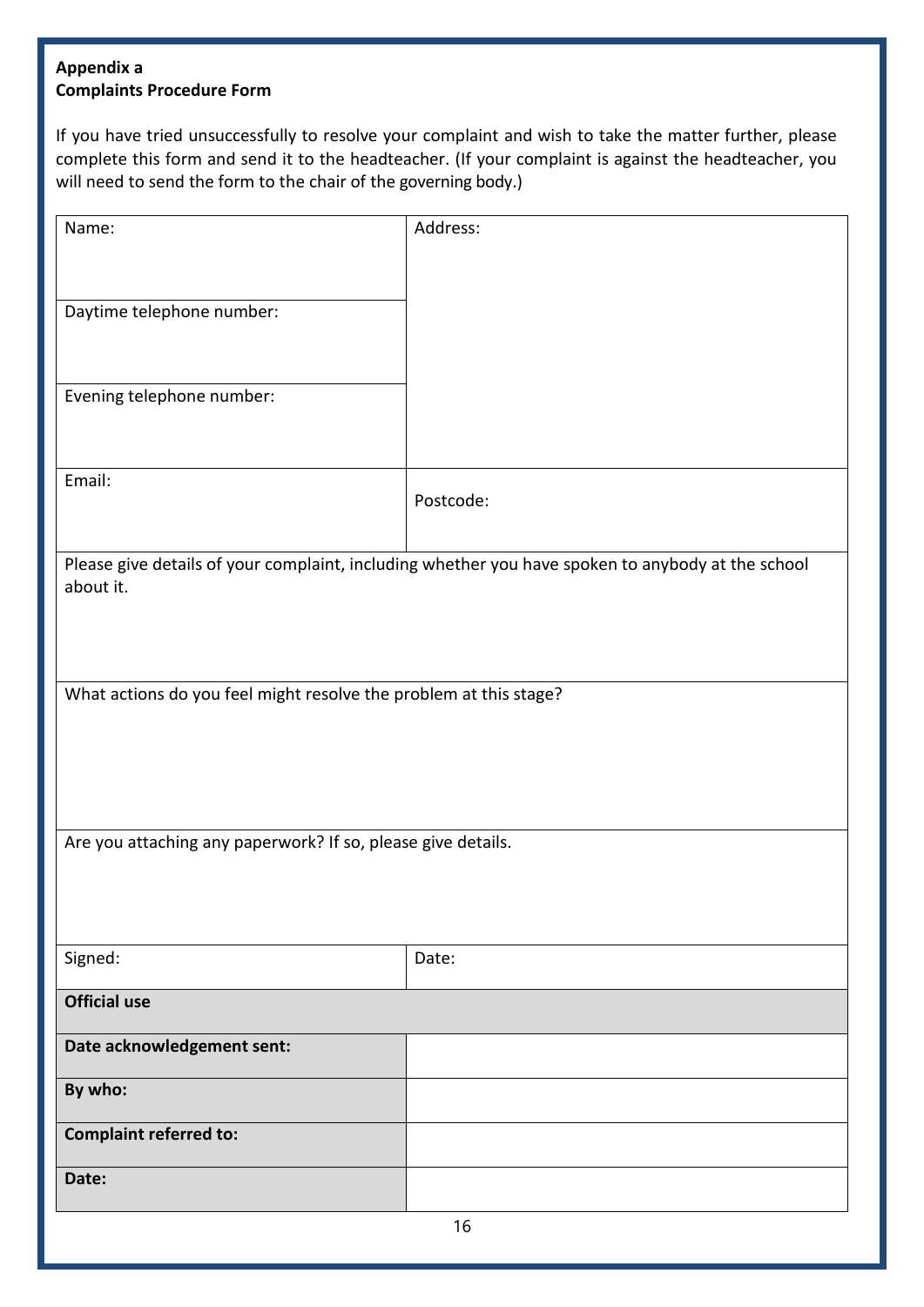<span id="page-16-0"></span>Appendix b *Example Letter to Complainant for a Stage Two Complaint* 

**Address line one Address line two Town County Postcode**

**Date**

**RE: Stage Two Complaint**

Dear **addressee's name**

Thank you for your letter dated **date** setting out the reasons why you are not satisfied with the **headteacher**'s response to your complaint about **details of the complaint**.

I am writing to let you know that I will be arranging for a complaints appeal panel (CAP) to consider your complaint, in accordance with our school's complaints procedure.

As explained in the procedure, the **chair** of the CAP will advise, in writing, how the CAP intends to consider your complaint.

Yours sincerely

# **Chair of the Governing body**